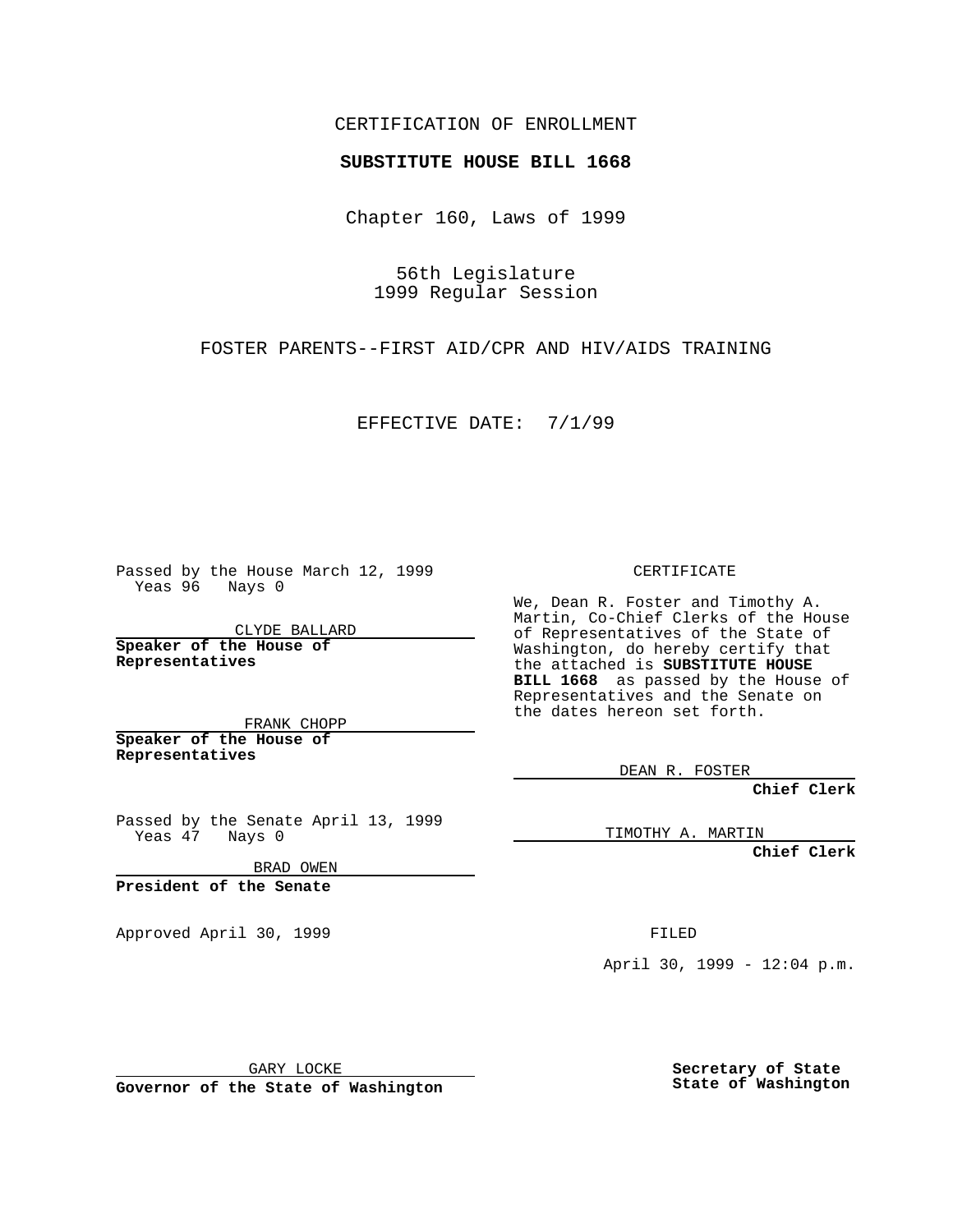## **SUBSTITUTE HOUSE BILL 1668** \_\_\_\_\_\_\_\_\_\_\_\_\_\_\_\_\_\_\_\_\_\_\_\_\_\_\_\_\_\_\_\_\_\_\_\_\_\_\_\_\_\_\_\_\_\_\_

\_\_\_\_\_\_\_\_\_\_\_\_\_\_\_\_\_\_\_\_\_\_\_\_\_\_\_\_\_\_\_\_\_\_\_\_\_\_\_\_\_\_\_\_\_\_\_

Passed Legislature - 1999 Regular Session

## **State of Washington 56th Legislature 1999 Regular Session**

**By** House Committee on Appropriations (originally sponsored by Representatives McDonald, Kagi, Boldt, Tokuda, Dickerson and Santos)

Read first time 03/08/1999.

 AN ACT Relating to foster parents; creating new sections; providing an effective date; and declaring an emergency.

BE IT ENACTED BY THE LEGISLATURE OF THE STATE OF WASHINGTON:

 NEW SECTION. **Sec. 1.** The legislature recognizes that Washington state is experiencing a significant shortage of quality foster homes and that the majority of children entering the system are difficult to place due to their complex needs. The legislature intends to provide additional assistance to those families willing to serve as foster parents.

 NEW SECTION. **Sec. 2.** Foster parents are required to complete first aid/CPR and HIV/AIDS training to become licensed. The department of social and health services may waive the first aid/CPR training if the foster parent has current certification or has professional background in this area. The department may waive the HIV/AIDS training if the foster parent has completed HIV/AIDS training in the last five years or has professional or educational background in this area. The cost of this mandatory training is a financial barrier for some people who consider becoming a foster parent. The department of